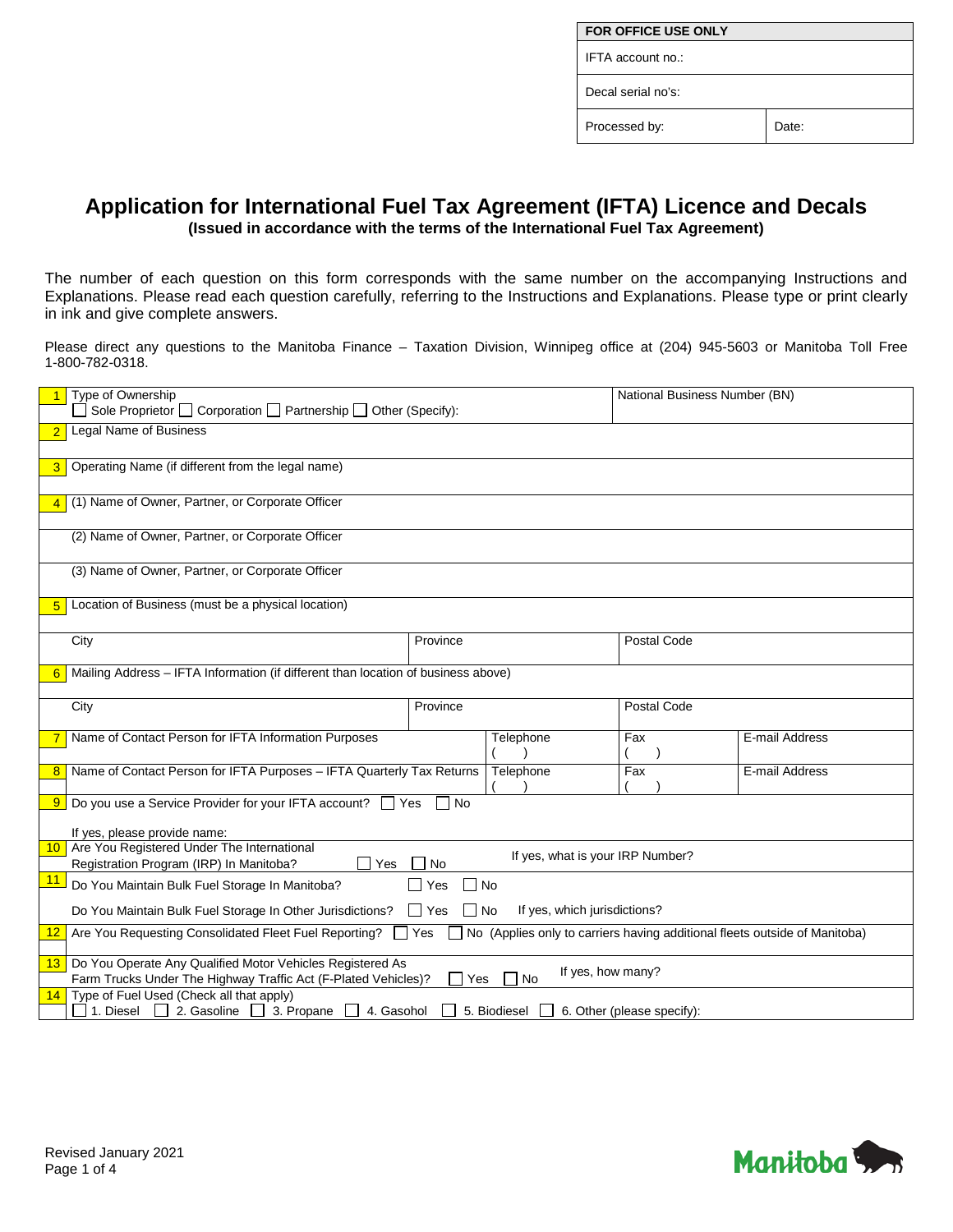| 15                                | Are You Registered For Retail Sales Tax In Manitoba?<br><br>Yes  No If yes, what is your RST Account Number?                                                                                                                        |                |                    |                                       |  |
|-----------------------------------|-------------------------------------------------------------------------------------------------------------------------------------------------------------------------------------------------------------------------------------|----------------|--------------------|---------------------------------------|--|
| 16                                | Were You Ever Registered Under                                                                                                                                                                                                      | If yes, where? | For which year(s)? | <b>IFTA Account Number</b>            |  |
|                                   | IFTA In Any Jurisdiction? □ Yes □ No                                                                                                                                                                                                |                |                    |                                       |  |
|                                   | <b>IFTA LICENCE AND DECAL FEES:</b>                                                                                                                                                                                                 |                |                    |                                       |  |
|                                   |                                                                                                                                                                                                                                     |                |                    | 65.00                                 |  |
|                                   | Decal Fee <b>Example 20</b> Second Second Second Second Second Second Second Second Second Second Second Second Second Second Second Second Second Second Second Second Second Second Second Second Second Second Second Second Sec |                |                    |                                       |  |
|                                   | Number of Qualified Motor Vehicles                                                                                                                                                                                                  |                |                    |                                       |  |
|                                   |                                                                                                                                                                                                                                     |                |                    | <b>Total Licence &amp; Decal Fees</b> |  |
| Please remit fees with this form. |                                                                                                                                                                                                                                     |                |                    |                                       |  |

## 18 **CERTIFICATION BY APPLICANT**

The applicant agrees to comply with reporting, payment, record keeping and licence and decal display requirements as specified in the International Fuel Tax Agreement. The applicant further agrees that Manitoba may withhold any refunds due if applicant is delinquent on payment of fuel taxes due to any member jurisdiction. Failure to comply with these provisions shall be grounds for revocation of the IFTA licence in all member jurisdictions.

The applicant acknowledges that information received by Manitoba will be exchanged with other parties insofar as that disclosure relates to the administration and enforcement of taxation enactments or the International Fuel Tax Agreement and hereby authorizes such exchanges. The applicant agrees, under penalty of perjury, that the statements made in this application are true and complete to the best of his/her knowledge.

| Name of Owner, Partner, Corporate Officer or Authorized Representative (please print) | Title |
|---------------------------------------------------------------------------------------|-------|
| Signature                                                                             | Date  |

Mail completed application form, with applicable fees, to the Manitoba Finance – Taxation Division Winnipeg office listed below. Visit one of the offices listed below for walk-in service.

**Winnipeg Office Manitoba Finance Taxation Division** 101 – 401 York Avenue Winnipeg, MB R3C 0P8 Telephone (204) 945-5603 Manitoba Toll Free 1-800-782-0318 Office Hours 8:30 a.m. to 4:30 p.m. Web Site:<https://www.gov.mb.ca/finance/taxation/index.html> **Westman Regional Office Manitoba Finance Taxation Division** 314,  $340 - 9$ <sup>th</sup> Street Brandon, MB R7A 6C2 Office Hours 8:30 a.m. to 12:00 p.m.

**Note: Make cheque payable to "Minister of Finance"**

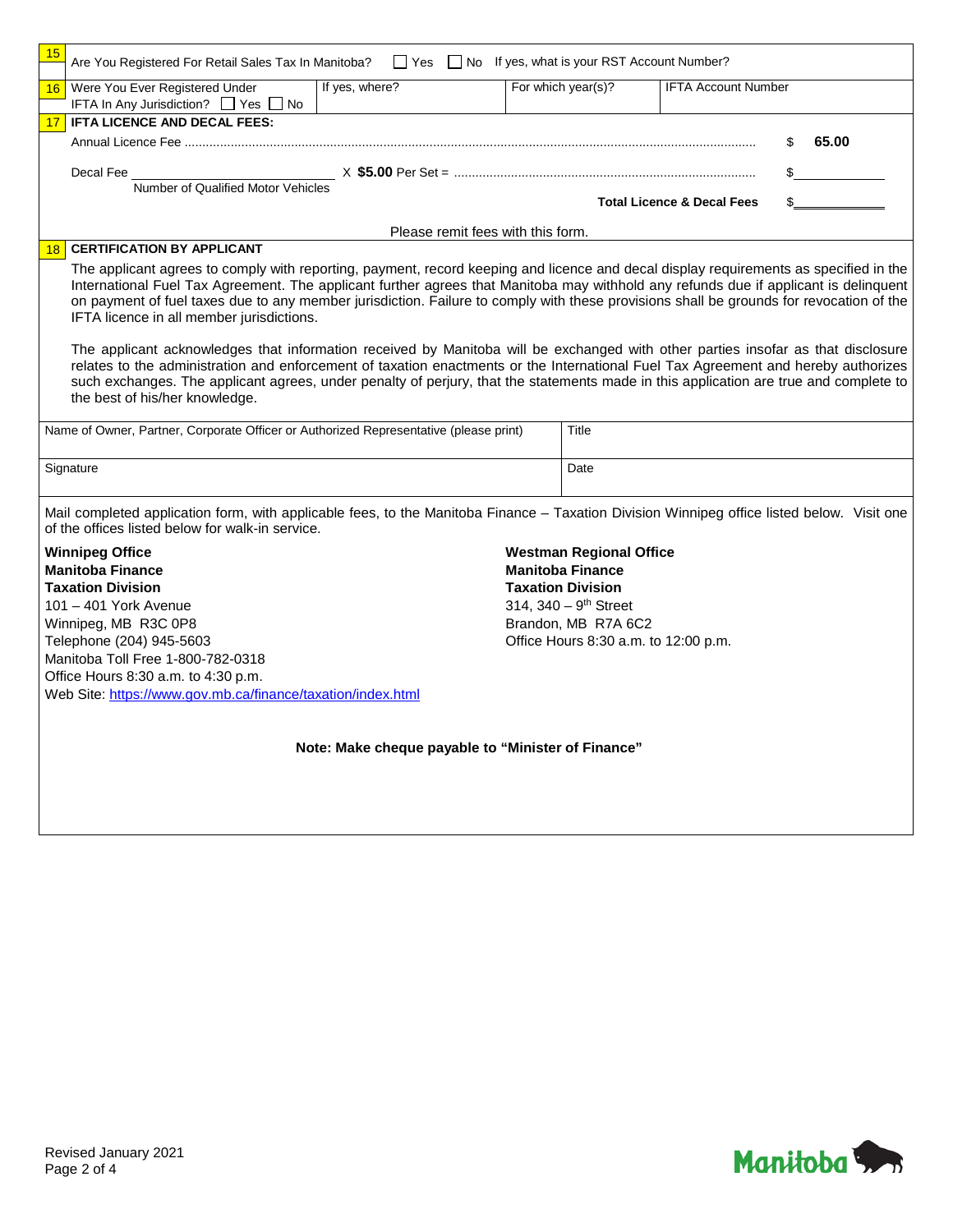## **Application for International Fuel Tax Agreement (IFTA) Licence and Decals Instructions and Explanations**

The following information will assist you in completing the Application for IFTA Licence and Decals. If you need additional assistance, please refer to the IFTA Motor Carrier Instruction Manual (available on our website at www.gov.mb.ca/finance/taxation), or call the Manitoba Finance - Taxation Division Winnipeg office at (204) 945-5603 or Manitoba Toll Free 1-800-782-0318.

- 1. *Type of Ownership*. Please check the appropriate box for your business:
	- Sole proprietor the business income is reported on your personal income tax return.
	- Partnership the business is owned by more than one person, but is not incorporated.
	- Corporation the business is incorporated.
	- Other the business is registered as a non-profit/charitable organization or a religious society, either provincially or federally.

**National Business Number (BN)**. Please indicate your 9-digit number that is used by the Canada Revenue Agency (CRA) to identify businesses and accounts such as GST, payroll deductions, corporate income tax and importing/exporting tax. If you have one of these accounts, you have a BN. If you have a sales tax, payroll tax or corporation capital tax account with Manitoba Taxation, you will have a BN. If you have a business that is incorporated or you have registered a business name, you will have a BN.

- 2. *Legal Name of Business*. Please indicate the full legal name of your business or organization; that is, the name under which your business is registered with any municipal, provincial or other government authority.
- 3. *Operating Name*. Please indicate the name of your business as it is known by its customers. For example, "John Smith" may carry on business as "Smith Trucking" and in such case the operating name of your business is "Smith Trucking".
- 4. *Name of Owner, Partner or Corporate Officer*. As applicable, please identify the surname, first name, and middle name or initial(s) of the individual, partners (minimum of two (2) partners must be listed), or, if a corporation, the officers of the corporation who have signing authority. Please attach a separate sheet of paper if necessary. Please note that the signature on the application form must be one of the persons listed here or an authorized representative.
- 5. *Location of Business*. This is the physical address where daily operations are conducted. A post office box number or rural route number is not acceptable. Please include the postal code.
- 6. *Mailing Address – IFTA Information*. Please indicate the address where IFTA information and/or documents (excluding the IFTA Quarterly Tax Returns) will be sent. This address will be the primary mailing address for IFTA correspondence from the Taxation Division. Please include the postal code.
- 7. *Contact Person for IFTA Information Purposes*. Please identify the name, telephone number, fax number and e-mail address of the individual who could best respond to questions about the information provided on this application form and to other general IFTA enquiries (excluding the IFTA Quarterly Tax Returns). This person will be the primary contact person for IFTA.
- 8. *Contact Person for IFTA Purposes – IFTA Quarterly Tax Returns*. Please identify the name, telephone number, fax number and e-mail address of the individual who could best respond to questions about the information provided on the IFTA Quarterly Tax Returns. If you use a Service Provider, he/she will be the contact person for the IFTA Quarterly Tax Returns.
- 9. *Service Provider*. If you use a Service Provider, please provide the Service Provider's name.
- 10. *IRP Registration*. Please provide your IRP number.